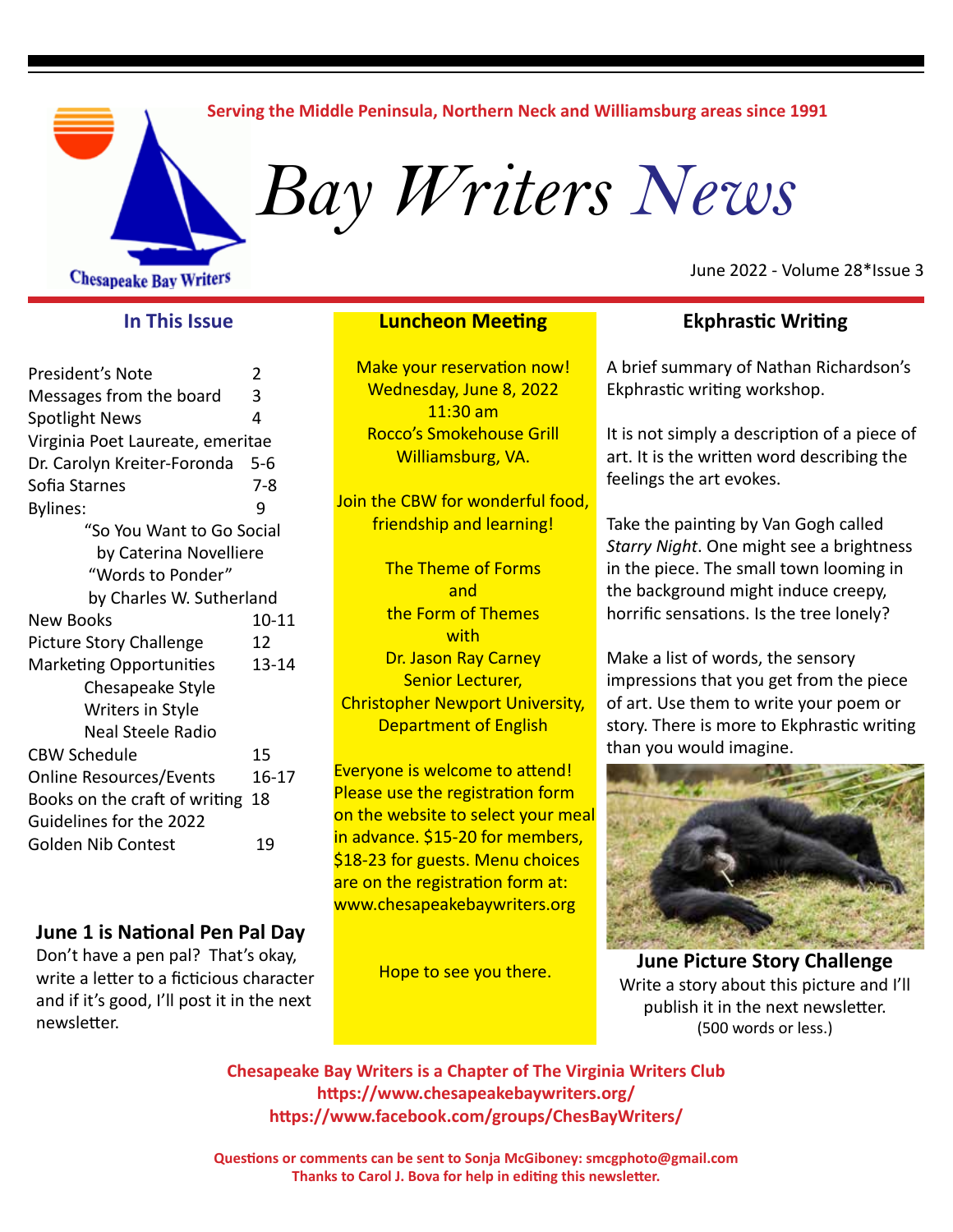### $\mathbf{u} \in \mathbf{V}$  ,  $\mathbf{v} \in \mathbf{V}$ *"Poets are the bees of humanity!" Nathan M. Richardson*

### From the President

Hello Wonderful Writers

The Chesapeake Bay Writers (CBW) recently had their new honorary member, poet Nathan M. Richardson, speak at their luncheon. Nathan, like his family before him, spoke his words from memory adding a deep understanding of life. Nathan explains. "I have channeled everything I believe in through the lens of poetry! It has literally broken down all racial and religious borders and places me comfortably at any table or community."

Nathan has three poetry collections and has been published in many magazines. He teaches writers of all ages and brings history alive portraying the former slave, writer, orator and abolitionist Frederick Douglass. Nathan is also a nominee for the position of Virginia Poet Laureate. Curiosity led me to research this honor.

Virginia Poet Laureate candidates are nominated in five regions. Between November and April the pool is voted down to six, then five then three. In June or July, the Governor selects one candidate for the position.

The poet laureate is the chief ambassador of poetry for the state. Luisa Igloria, the current laureate (2020 – 2022), said "Everyone who is a poet laureate is not only an advocate for poetry but also addresses the idea of what it means to live and write as a person in their particular time and place in history."

CBW is fortunate to have two former poets laureate as honorary members. To understand the role of Virginia Poet Laureate, I reached out to Carolyn Kreiter-Foronda, who served from 2006 – 2008 and Sofia Starnes, who served from 2012 – 2014.

After reading their responses I realized how much work and commitment is required to be a Poet Laureate. I found their answers inspiring. You can see their responses starting on page 5.

Nathan, in his usual, charming way, says, "Whether or not I become the next Poet Laureate of Virginia, it's certainly an honor to be mentioned in the same class as those Laureates like Sofia Starnes, Carolyn Kreiter-Foronda and Tim Siebles. I would sum up my feeling about the honor in these words - *Celebrated is he would love the work more than he who loves the title*. Peace & love Nathan"

### *Ten Minutes of Writer's Block*  by Mark T Greene 2022

This poem is a distraction My method to procrastinate A moment away from the action Words that have little weight

Should I tell of the Icey branched trees? Or the ground, brown and wet? May I write about the cold, chilly breeze? Or is weather a too familiar bet?

> Maybe the love that got away Or the one who's not been met A faded love. She couldn't stay. Or asked out by me, on a bet

Anything to steer the diversion To keep up the game of interruption But now it feels like a perversion Holding me back from my production

Stop this now, oh little intrusion Get back to the novel or the song Clear my mind of all confusion Let me return to where I belong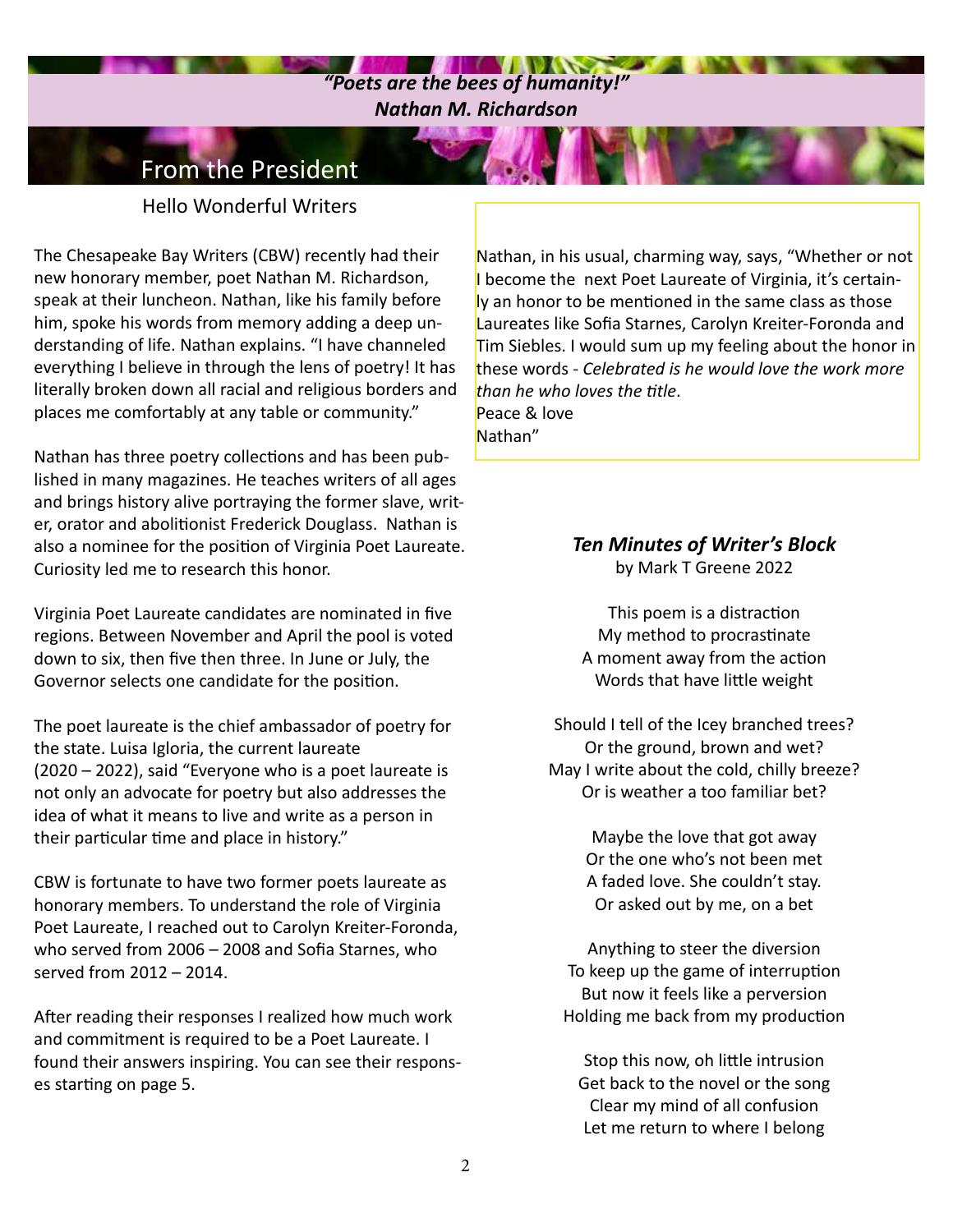## **Messages from the board**

As Covid recedes and things start to return to normal, the board would like your ideas and input on events. Please take a moment to read through the questions below and email your response to cbwreply@gmail.com.

 What types of presentations or events would you like to attend?

 How to improve your writing? Do you know a good teacher?

 How to publish and promote your book? Can you recommend a presenter?

 Would you be interested in non-member author discussions based on their latest book?

Regarding open Mic nights: We'd like to do an Open Mic once a month.

Do you have a preferred location that you know will provide a space and time for us to do this?

What do you feel is the ideal location for presentations?

#### The library?

 A restaurant for lunch? Do you have a suggestion for this?

How often do you feel we should have presentations?

 Once a quarter Once a month Every other month

 What is the leading factor preventing you from attending events?

 We would love to hear your ideas and include them in our programming.

Please email your response to cbwreply@gmail.com. Thanks,

Mary Shipko



### **2022 Golden Nib Contest**

The Golden Nib Contest takes entries in three categories: fiction, nonfiction, and poetry.

Participants must enter at their local level to be eligible for the Virginia Writers Club contest.

CBW member entry deadline is July 15. Please send your entries to cbwreply@gmail.com

All entries must follow the guidelines set for the by Virginia Writers Club. More information can be found on the CBW Webstie: https://www.chesapeakebaywriters.org/golden-nib-2022

or the VWC Website: https://www.virginiawritersclub. org/2022-Golden-Nib-Contest

or on the last page of this newsletter.

**Note:** To move up to the Virginia State round of competition, you must be a VWC member. If you are not, and you win the local level competition, you will need to send an application for membership and the appropriate fee with your submission to the state level competition. Membership is \$15.00 if it is your first time joining the VWC or \$30.00 if you've been a member before.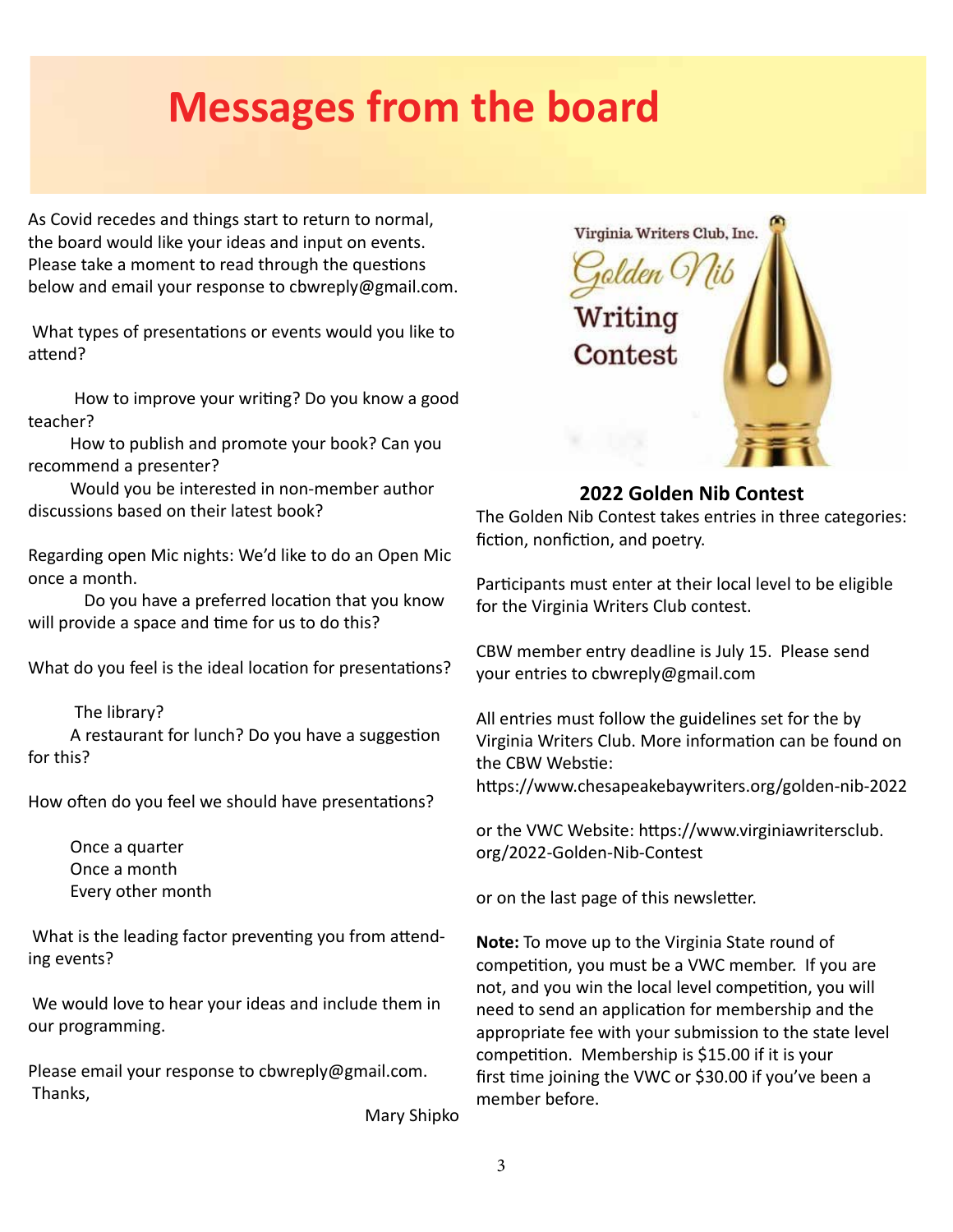## **Spotlight News**

### **CBW Writers Read at the Gloucester Library**





On April 28, 2022, nine CBW writers braved the traffic on Route 17 to share their work at the Gloucester library. It was a wonderful opportunity to meet new people and share wonderful prose and poetry.

Open Mic night is an opportunity to view your own words in a different way. We all hear them in our heads when we compose our stories, but to verbally deliver them to others sheds new light on what you have written.

All their stories below affected me in some way.

Denise DeVries brought beautiful images to us through her poem called *Spring Kyrie*. The poem, written in kyrielle format made me think of camping, being in nature, with my son Ryan.

Tracy Lanum left us wanting to know more after reading a portion of her upcoming novelette, *Jenza*. I didn't know keeping a secret could be so dangerous.

Ted Hale took us to new worlds with lots of intrigue in his book, *Carronia Incursion*, the first book in his scicence fiction series. Was the doctor really trying to help? Peggy Newcomb made us laugh with one of her short stories called, *Pocahontas*, which is included in her anthology, *I Used to Wear Shoes Like That.* If the campers only knew.

Jackie Duda entertained us with her tale, *My Dinner with Larry*, about a lobster she rescued from a restaurant. She followed that funny tale with two poems, *Regretable Homage* (to a mosquito) and *Dogs in the Age of Covid* (dog breed behavior on a zoom conference).

Diana Farrar Caron enthralled us with some DNA-Cyber beings as she read a portion of her science fiction novel, *The Grief Masters.* Will Troy ever get out of the Virtual Reality Chambers?

Patti Procopi used humor to delve into the complex relationships between sisters in her debut novel, *Please Tell Me More*. Will the history they share keep them together as a family?

Sonja McGiboney took us to a nostalgic moment in her short story, *The Grown Up Table.* Remember when you first had to act like a grown up?

Mary Shipko shared *Three Miracles* which helped her on her writing and life journey. How many unexplained things in your life would you call a miracle?

### *Book Parade Revisited.*

Check out the great article about the Book Parade written by Denise DeVries. The article is published in Chesapeake Style Magazine April/May 2022 edition.

http://www.chesapeakestyle.com/ApMay2022/ Ches%20Style%20APMAY2022.pdf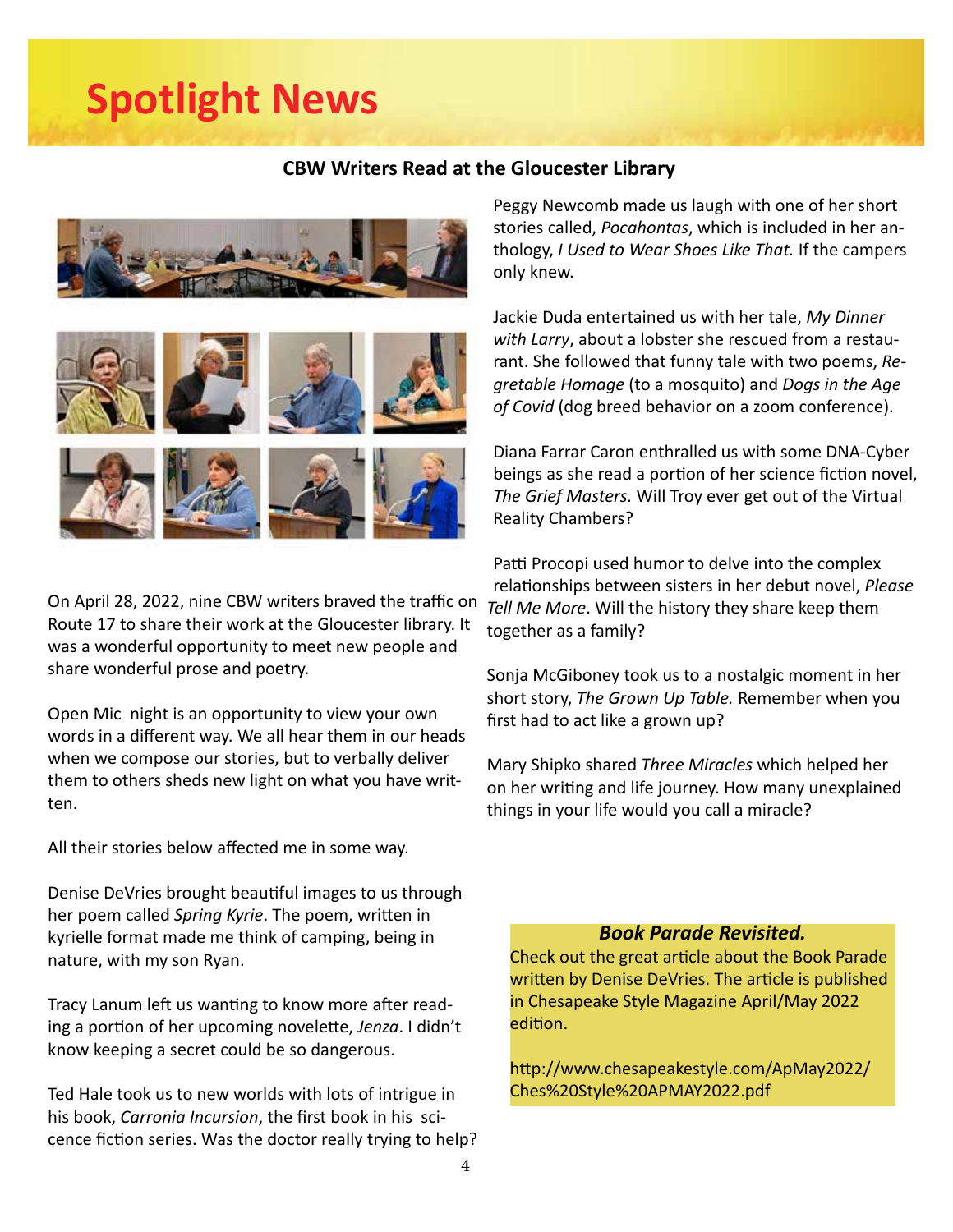### **Dr. Carolyn Kreiter-Foronda - Virginia Poet Laureate, Emerita - Some of her Experiences**

Dr. Carolyn Kreiter-Foronda served as Poet Laureate of Virginia from 2006-2008. She has co-edited three anthologies, co-authored a poem-play, and published three chapbooks and seven books of poetry, including The Embrace: Diego Rivera and Frida Kahlo, winner of the international Art in Literature: The Mary Lynn Kotz Award. She is the recipient of five grants from the Virginia Commission for the Arts and has won the Ellen Anderson Award, a Virginia Cultural Laureate Award, multiple first place awards from the Chesapeake Bay Branch of the National League of American Pen Women, a resolution of appreciation from the Virginia Board of Education for her service as poet laureate, an Edgar Allan Poe Poetry Award, six Pushcart Prize nominations, as well as other awards. Her poems, along with those of other Virginia poets laureate, are featured in two permanent art installations in Northern Virginia as part of the Washington Metropolitan Area Authority, Art in Transit. She currently serves as an adjunct faculty member for the Virginia Museum of Fine Arts Statewide Program.

Here are her responses to the questions posed by Sonja McGiboney.

### 1. *How long had you been a poet before being nominated?*

I've been writing poetry since I was four years old. When I was a child, my mother read lyrical poems to me each night. I was captivated by the musicality of verse and started writing poems daily. For years I was a "closet" poet, but when I was working on an advanced degree at George Mason University, one of my professors published several of my poems and encouraged me to start submitting to journals.

#### 2. *What did it feel like when you won?*

I was exhilarated and honored to receive a position that would allow me to promote poetry throughout Virginia and beyond. Having been selected by then-Governor Tim Kaine, a politician I've long admired, was especially gratifying.

### 3. *What kind of programs were you involved in when you were the active poet laureate?*

See the list of accomplishments on the next page.

### 4. *What was your most memorable moment?*

In 2006, I received a Resolution of Appreciation for Sustained Leadership and Devotion to Promoting the Writing and Reading of Poetry among Virginia's young people. This award was presented by the Virginia Board of Education in Richmond. Receiving this award from those who best understand education was truly meaningful. My major goal for 53 years has been to effectively share my knowledge with others in educational settings.

Another equally memorable moment was my participation in a poetry reading at The Library of Congress in Washington, DC. This program was conducted in Spanish only, with the exception of my poems, which were read in both English and Spanish. Participants included poets from Paraguay, Dominican Republic, Mexico, Spain, Argentina, Puerto Rico and the United States.

### 5. *In two sentences, what or who was most influential in your success and why?*

As educators, my parents instilled in me a love of learning while also encouraging me to write, play the piano, and sharpen my artistic skills. They taught me to compete only with myself and never with others—a quality which led me to strive to be a better person tomorrow than I am today.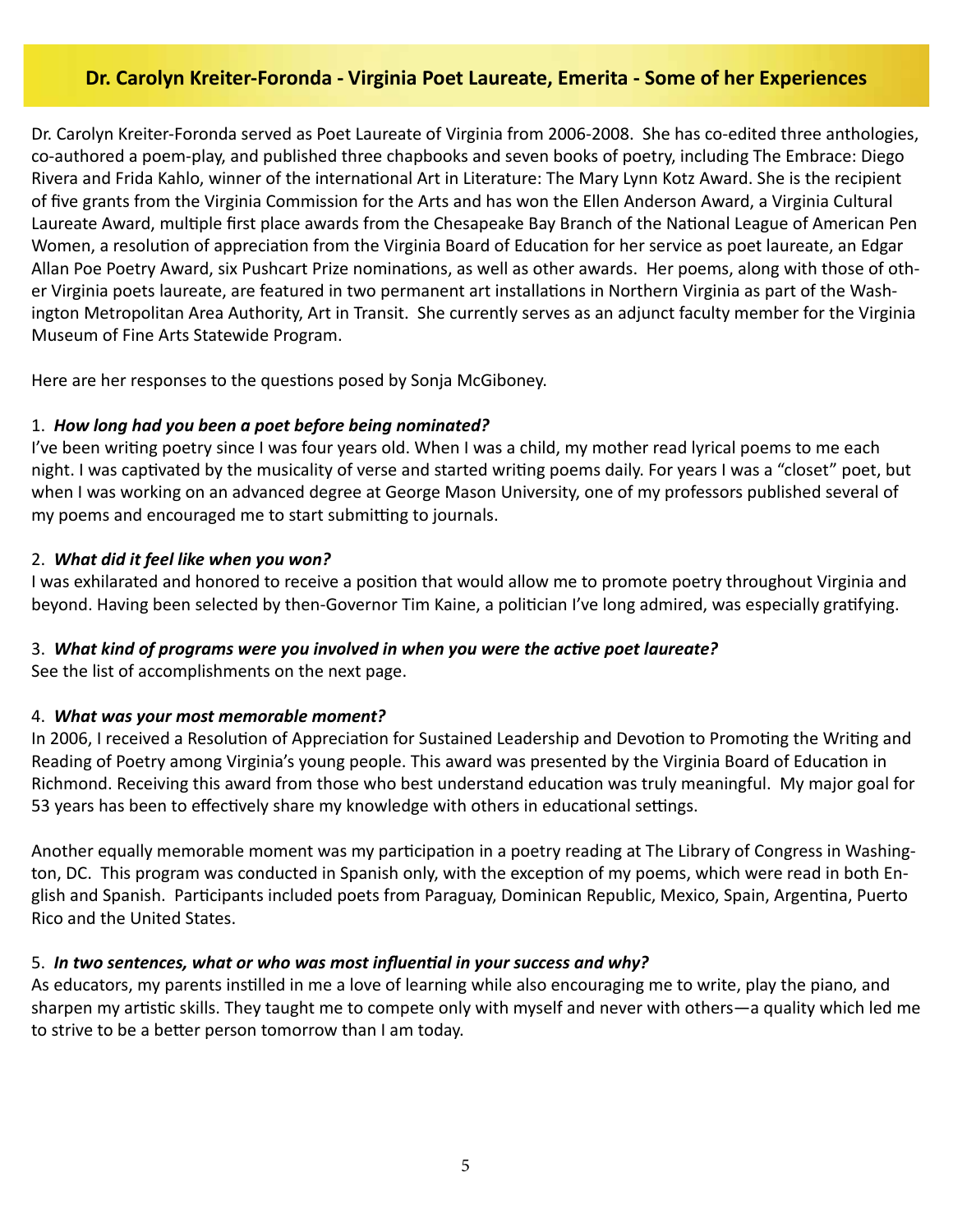### **Dr. Carolyn Kreiter-Foronda - Virginia Poet Laureate, Emerita - Some of her Experiences (cont.)**

1. In 2006, I co-edited with Edward Lull Four Virginia Poets Laureate: A Teaching Guide. This book promotes the poetry of previous Poets Laureate, Grace Simpson, Joseph Awad, George Garrett and Margaret Ward Morland.

2. In 2001, at the request of the Poetry Society of Virginia, I established a Poetry-in-the-Schools Program to promote poetry at all instructional levels (K-university).During my term as poet laureate, I traveled around the state to conduct workshops at numerous schools and universities. I promoted poetry contests sponsored by the Poetry Society of Virginia, for elementary, middle school, and high school students.

3. I led the effort through the Poetry Society of Virginia (PSV) to fund an endowed poetry prize for deserving creative writing students at colleges and universities throughout the state of Virginia.

4. In September 2006, I established a Poetry Book Giveaway Project. The first press to donate books to the effort was White Pine Press in Buffalo, New York. These books were widely distributed throughout the state to university and high school settings, including Fairfax County, George Mason University, University of Mary Washington, Old Dominion University, University of Richmond, St. Christopher's School, Middlesex High School, and others.

In November 2006, the University of Arkansas Press joined this Giveaway Project and contributed several hundred books to the program. Books from this press were donated to the College of William and Mary and elsewhere.

5. Shortly after moving to Virginia, I learned about the Dragon Run, which comprises the headwaters of the Piankatank River. I've kayaked several times in the watershed and have written poems about my experiences. I joined the effort to preserve this pristine ecosystem. During my term as poet laureate, an excerpt of my poem, *The Dragon Run*, was used to introduce a DVD about this area. (Produced by the Middlesex Planning Commission, July 14, 2006) In line with this effort, I wrote *River Country* (San Francisco Bay Press, ©2008), a book of poems about the Tidewater area of Virginia, as well as about the human impact on land, water, and creatures.

6. I established a Poet's Spotlight feature (www.carolynforonda.com) on my website for both adult poets and student writers of all races to highlight their poetry.

7. I wrote blurbs and forwards to books and judged poetry contests for the Poetry Society of Virginia, and I worked as an adjunct professor for the Virginia Museum of Fine Arts. I taught ekphrastic poetry workshops and gave talks based on my book, The Embrace: Diego Rivera and Frida Kahlo.

8. Outside of Virginia, I conducted workshops and gave readings in New Hampshire, Rhode Island, Indiana, South Carolina, Tennessee, Washington, DC, Kansas, and Maryland and in other sites throughout the country.

9. I worked in inner city schools, nursing homes, and participated in a variety of activities, including an event highlighting Hispanic poets and poetry at the Library of Congress—En Dos Lenguas, hosted and organized by Dr. Rei Berroa of George Mason University. Featured were poets from Paraguay, Dominican Republic, Mexico, Spain, Argentina, and Puerto Rico.

10. I served on Virginia Commission for the Arts grants panels and judged Poetry Out Loud competitions.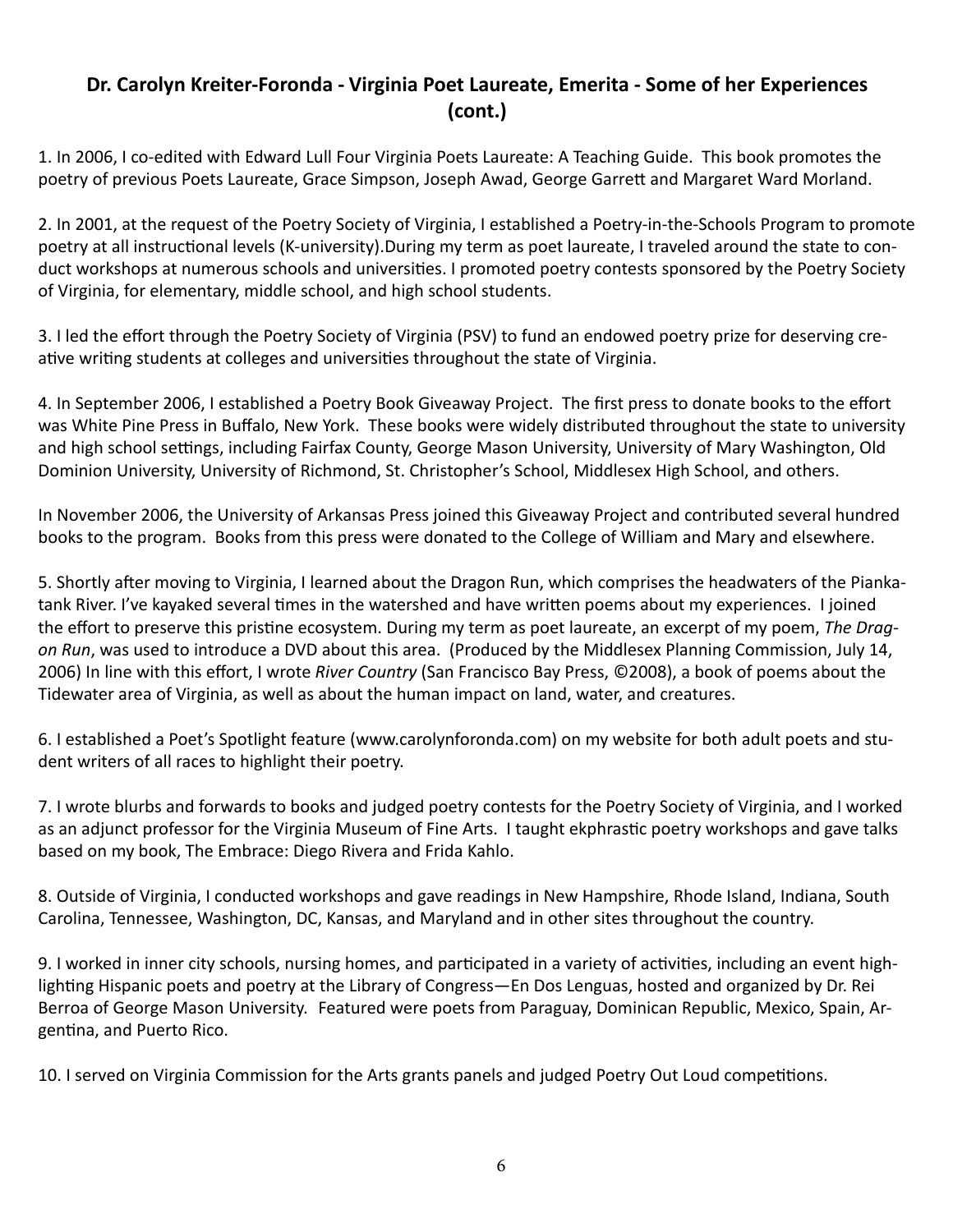### **Sofia Starnes - Virginia Poet Laureate, Emerita - Some of her Experiences**

Sofia Starnes served as the Virginia Poet Laureate from 2012 – 2014. Sofia's poetry has appeared or is forthcoming in numerous journals, among them Poetry, Southern Poetry Review, Notre Dame Review, Hayden's Ferry Review, Laurel Review, Image, Hubbub, Pleiades, Gulf Coast, Madison Review, Hotel Amerika, Marlboro Review, William and Mary Review, War, Literature and the Arts, Modern Age, and First Things. Her poems also have been anthologized in the Hawaii Pacific Review Best of the Decade issue, Turnings: Transforming Women (Old Dominion University), the 80th Anniversary Anthology of the Poetry Society of Virginia, Ginosko, and Poems of Devotion: An Anthology of Recent Poets (Wipf and Stock, 2012), as well as the Virginia Writers Club Centennial Anthology (2017). Her book reviews have been featured in Christianity and the Arts, ImageUpdate, Presence, Touchstone, and Christianity and Literature. From 2007-2020 she served as Poetry Editor and Poetry Book Review Editor for The Anglican Theological Review. She currently serves as Selecting Editor for Poetica Magazine and Poetry Editor for The Virginia Writers Club Journal.

Here are her responses to the questions posed by Sonja McGiboney.

### 1. *How long had you been a poet before being nominated?*

Most writers—poets included—will say they were poets all their lives or can't remember when they started writing. Simply put: they always wrote. In that sense, I would say I was always a writer as well; however, it was in 1986 that I began writing poetry with the purpose of sharing my work through publication. I was recently married, had moved from Madrid to New York, was no longer teaching…so I began focusing on writing as a permanent endeavor, this time with a reader in mind, a stranger, someone who did not know me, who would not be able to ask me what the poem was about, someone for whom the experience of the poem needed to make sense in relation to their experience—and not mine—someone for whom I was writing the poem (other than for myself). All of that started in 1986. I began placing poems in journals and published my first collection—The Soul's Landscape, a chapbook—in 2002, after it was selected by Billy Collins as one of two co-winners of the Aldrich Poetry Prize. My first full-length book, A Commerce of Moments, won the Editor's Choice Award in the Transcontinental Poetry Prize competition and was published by Pavement Saw in 2002. I was appointed Virginia Poet Laureate in 2012—so that would be 26 years from the moment I began writing poetry "full-time," in other words, with an awareness of the unnamed reader which is essential to being a poet. It was also ten years after the publication of my first collection.

### 2. *What did it feel like when you won?*

I wouldn't say it was a "dream come true," because I never dreamt of being a poet laureate. I've never dreamt of receiving any of the recognitions I have been fortunate enough to receive. But looking back, being appointed Virginia Poet Laureate has been the most significant event in my "career" as a poet—and I believe it will always be, no matter what other awards I might garner. When I received the call from the Governor's office in Richmond with the news, I told my husband immediately, of course. And his response, as a native of the Commonwealth, was: "Now you will always be connected to Virginia." It was the best thing he could have said. For a two-time immigrant (first from the Philippines to Spain, and then from Spain to the US), this new reality of being permanently attached to a particular place and community, of having been embraced by a state as beautiful as Virginia through a shared love for poetry, was the best gift I could have been given. That's how it felt, and it still does.

### 3. W*hat kind of programs were you involved in when you were the active poet laureate?*

As a poet, I have always felt a strong debt to the reader. I don't believe a poem is complete without the reader, who fulfills the poem with his or her experience. No matter how much we encourage the writing of poetry, if we have no readers, the poems would be as ephemeral as clouds of smoke. And I don't think we should write poetry merely for other poets. That would be like filling a concert hall with violinists and pianists!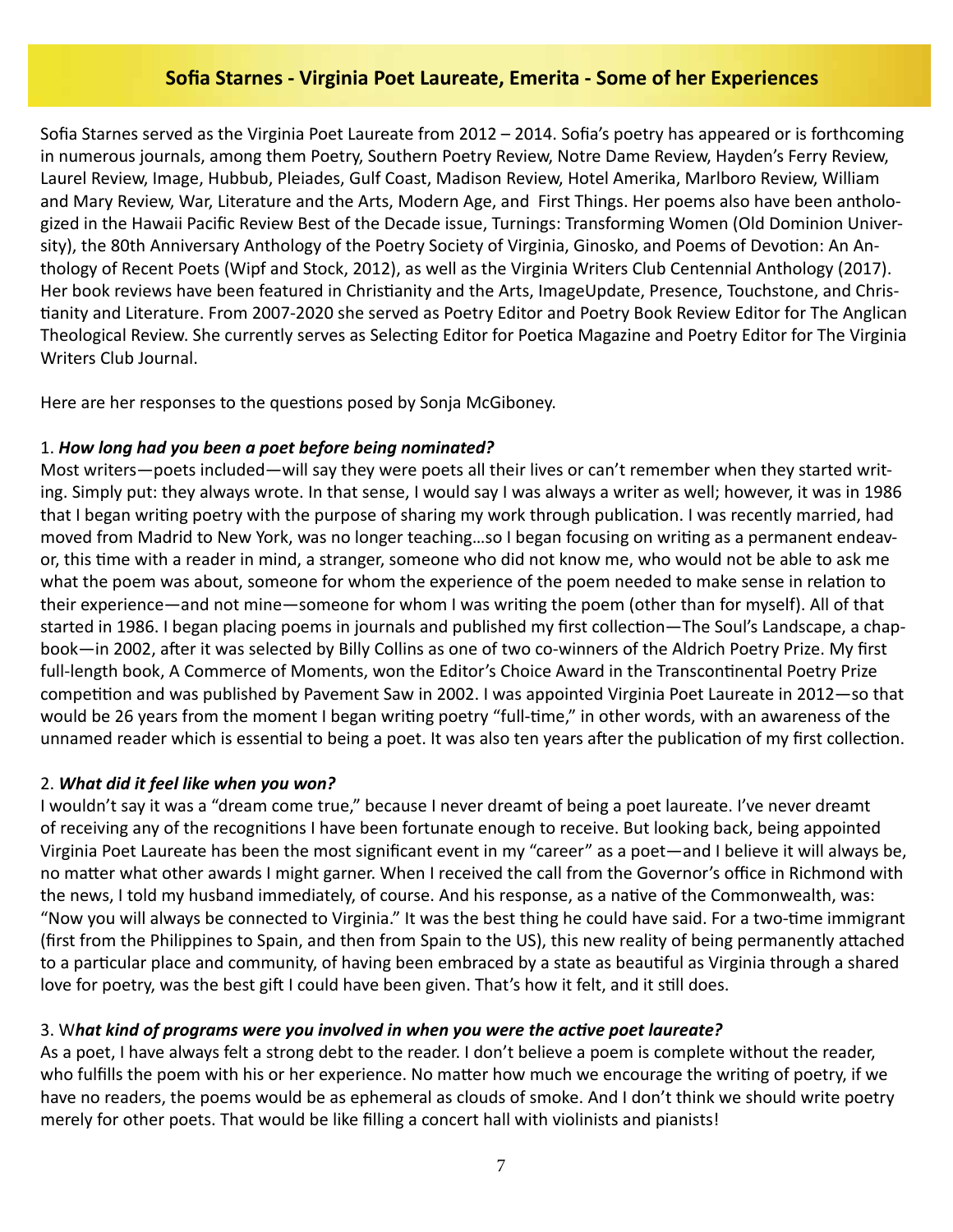### **Sofia Starnes - Virginia Poet Laureate, Emerita - Some of her Experiences (cont.)**

We need lay readers. So I conceived, edited, and published The Nearest Poem Anthology as a "testimony to the immediacy of poetry and its closeness to everyday life." I asked readers from across the state to submit their "nearest poem"—not a poem they'd written but a poem they'd read which had accompanied them, been nearest to them, at a particular time in their lives. Their submission of the poem would be accompanied by a short essay explaining their choice, to be published alongside the poem. I wanted a wide range of readers and a wide range of works—both contemporary and classic. The poems had to be in English, but they could be translations, and some of them were. When completed, the book, which was published by Cedar Creek Press during the closing months of my tenure as poet laureate, featured 112 poems and their accompanying essays. The submissions came from readers of all ages and of various walks of life. I also solicited submissions from some public figures: politicians from both sides of the aisle, the director of the Virginia Symphony Orchestra, a Virginia CEO and major philanthropist, an ACC basketball Player of the Year, the pastor of a large church, a university president, and other prominent Virginia figures. The book remains available through Cedar Creek Press and hopefully might be of use in schools and libraries to encourage the appreciation of poetry, especially among people who insist that poetry is something they just don't "get".

### *4. What was your most memorable moment?*

I have to mention two memorable moments: one, close to heart, and another one of broader consequence. The one that remains close to heart was at a reading I was asked to give at Westminster Canterbury, a retirement community in Lynchburg. Shortly before I was scheduled to begin, I learned that Margaret Ward Morland (born in 1923), who served as Virginia Poet Laureate from 1996 to1998, was living there. I hoped she would attend the reading, but didn't know for sure. Nonetheless, I looked up her work and decided to open the reading with one of her poems, in her honor. As it turns out, she was there, in the audience! We met, we chatted, we had some pictures taken together. She was as gracious as anyone might imagine, and I felt her presence as a true and unforgettable gift.

The second memorable moment would be when I was asked to be the Commencement Speaker at the University of Virginia at Wise. I had never had that kind of crowd and the boisterous reception that only hundreds of joyful graduating students can give. Not only that, I learned that the President of the College, Dr. Donna Price Henry, had purchased some 300 copies of The Nearest Poem Anthology to distribute among all the graduating seniors that year. What a joy to imagine the impact of so many poems on many more people!

### 5. *This will be hard. In two sentences, what or who was most influential in your success and why?*

This one is actually easy, although I will use up more than two sentences: my husband, Bill Starnes, without whom I could not have done half or even a third of what I undertook as poet laureate. In his own good-humored words, Bill identified himself as the official "Consort to the Poet Laureate" and her "Director of Transportation." What I would say, in all seriousness, is that Bill believed in me when I doubted; he nudged me when I needed nudging; he worked through thorny issues with me whenever needed. I hope every poet laureate can count on that level of support from at least one person in their lives, someone who, like Bill, believes in them.

### **Writing Note**

"In a one-on-one, dialogue tags should only be used to impact the emotional tone or impact the cadence of the utterance."

Jeff Elkins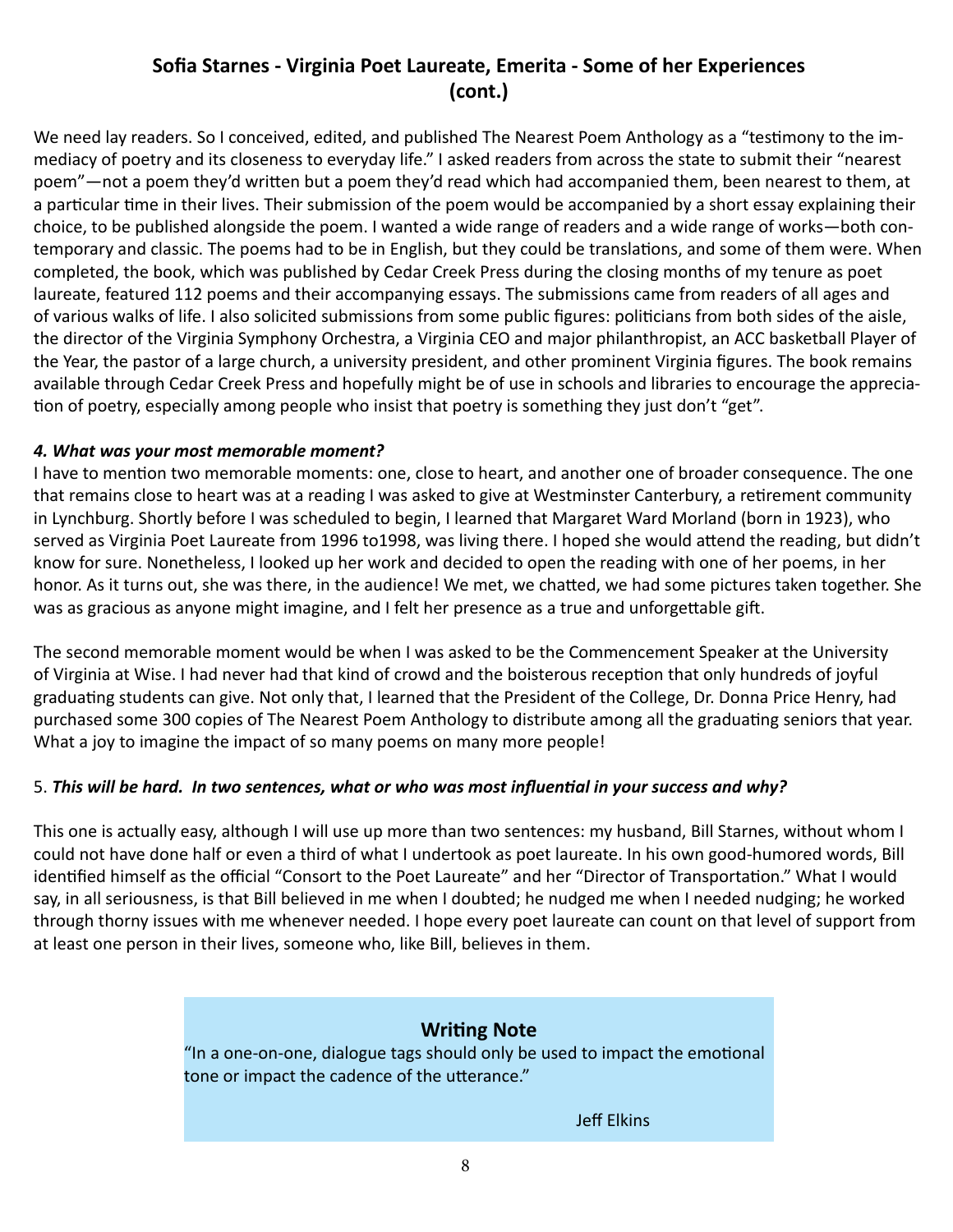### **So, You Want to Go Social** by Caterina Novelliere

**Bylines** 

**Words to Ponder** by Charles W. Sutherland

I was recently approached by an adult blind reader and her mother who is on the board for the Library of the Blind and Partially Sighted.

They expressed their frustration at the limited number of books by local authors available in audio format. They want to support local authors and small presses, but need audio versions of the books. Many independent or small press publishers don't make audiobooks or don't know how to pursue making one.

While text to voice readers are available, the listening experiences is not as pleasant. Imaging robotic voices narrating your story.

My friend asked if I could help raise awareness about this issue. As a local writer who is involved with several writing organizations, I thought it would be a wonderful project to pursue.

Creating audio recordings of my books has been on my list for a while. Now I have the motivation to actually see it come to fruition.

With this in mind, I am researching ways to create audio books but want to start by asking members of CBW about their own experience.

\*Do you offer your books in audio format?

 \*If yes, what channels do you prefer to distribute on and how were they recorded (i.e. self, profit sharing, paid outright for professional narration)?

 \*What equipment and editing software do you use if a self-recorder?

 \*Would you be willing to be interviewed for a newsletter article on audiobooks which will be written later this fall?

Please email novelliere@me.com with your interest. Respectfully,



"It's not that I'm so smart, it's just that I stay with problems longer."

Albert Einstein

### **Art and Words at the Muscarelle Museum 603 Jamestown Rd, Williamsburg, VA 23185**

\$10.00 museum fee is required before entry. No registration is required, just show up. Bring your notebooks or laptops. We will gather in a gallery and choose a work of art to write about, but don't tell anyone which one you chose. We will have 30 minutes to write. When the time is over, we will share our beautiful prose or poems. Then we guess which piece of art you wrote about. When all the fun is over, we will go eat lunch together and talk about, well, whatever it is you want.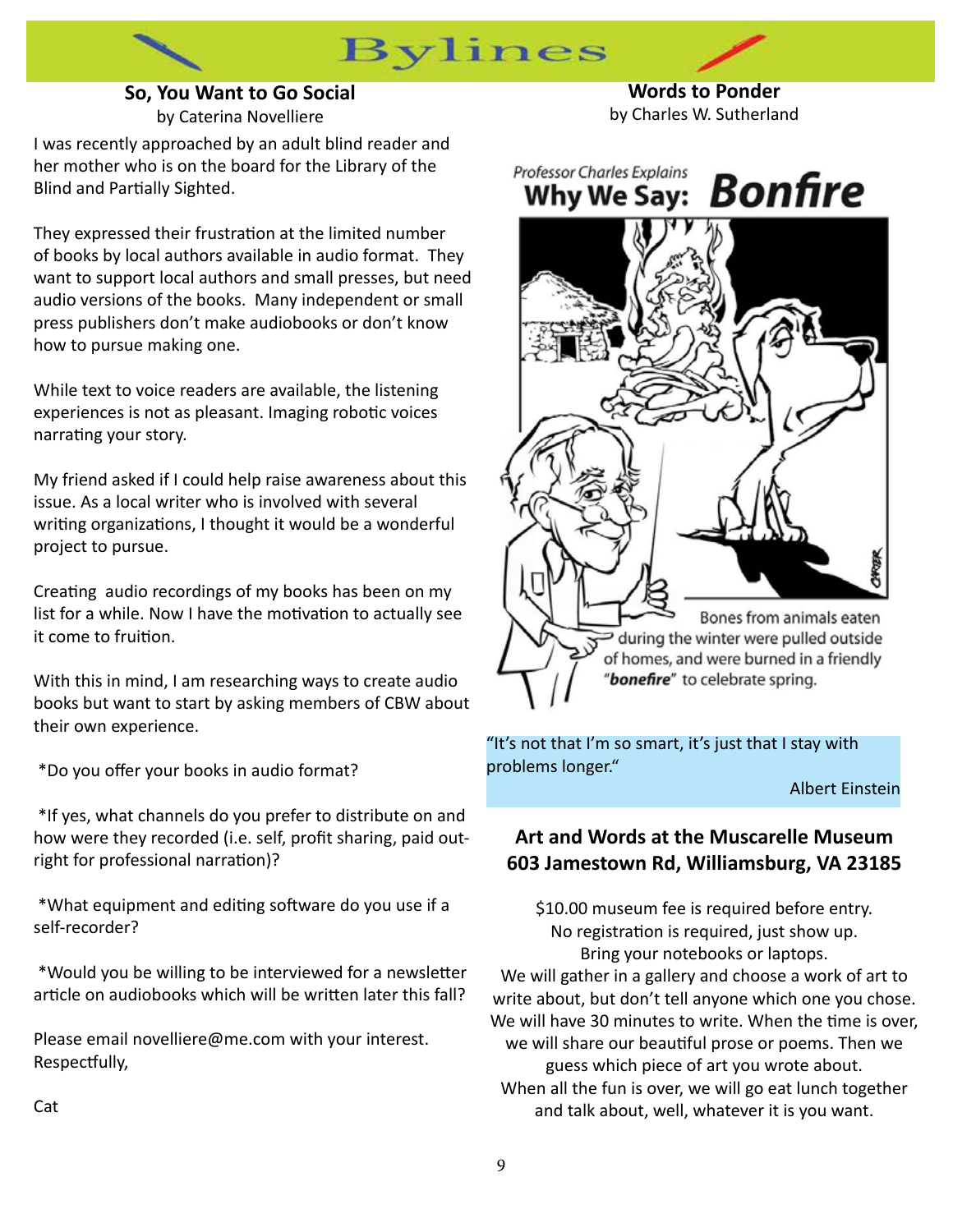# New Books



*Glimpses of a Public Ivy: 50 Years at William & Mary*  by David L. Holmes (Author) Susan Williamson (Editor) David Loebman (Illustrator) August, 2022

Susan Williamson is the editor of *Glimpses of a Public Ivy: 50 Years* 

*at William & Mary* by David L. Holmes, William & Mary professor emeritus.

A behind-the-scenes collection of vignettes, as told by a professor of four decades, shares the story of life at America's second-oldest college from 1950 to 2000.

Learn about the remarkable students, faculty, administrators, and alumni who helped bring William & Mary into the 21st century. This compilation of over 50 colorful stories, each accompanied by original illustrations, includes extraordinary achievement, humorous incidents, unique characters, and memories of day-to-day life at the historic university. Holmes uses his own experiences as a professor, along with interviews from alumni and staff, to paint a detailed, fond, and rich picture of this era, which will inspire and amuse anyone with ties to William & Mary.

The book will be released in August by Schiffer Publishing and is now available for pre-order on Amazon.



*Chasing the Dragon*  by Reyn Kinzey April 13, 2022

"*Chasing the Dragon*, by Reyn Kinzey is an exciting book -- filled with a twenty-five-year span of captivating voices and images. His poems range from travel stories about his ances-

tral Ireland to personal searches for self in his journey from restless young man to contented retiree. My personal favorites are his kayaking tales about adventures with osprey, eagles and dolphin. Kinzey is an amazing poet with a unique style and talent for story-telling. I promise, you won't be able to put *Chasing the Dragon down*. His truth-telling combined with wry humor makes it a compelling read."

> Sharon Canfield Dorsey, award winning author Author of Walk with Me and other works



**Zoom Lunch and Learn Online Marketing** 

with

**Adam Alexander Haviaras** 

SAT, JUN 11 AT 11 AM Register to receive the Zoom invitation

https://chesapeakebaywriters.wufoo.com/forms/si0li1a0me2ts1/

"The trouble with writing fiction is that it has to make sense, whereas real life doesn't."

Iain M. Banks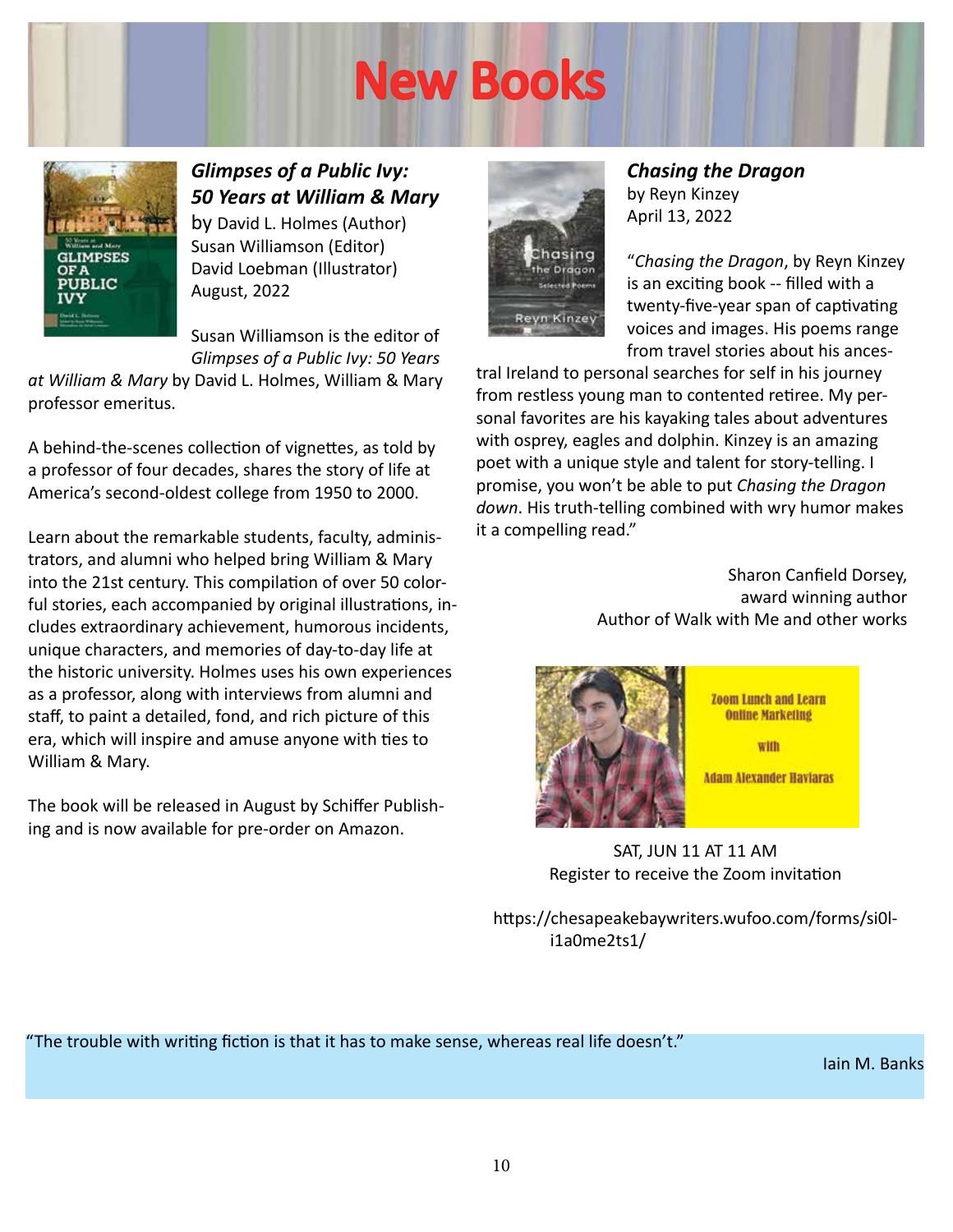# New Books



*Carronia Enlightened*  by Ted Hale May 11, 2022

A thought-provoking story about the meaning of sentience and free will with a helping of action and romance on the side.

Tech genius Sweeny has found a method of creating sentient artificial intelligence. Will he sell out and become the next trillionaire, leaving them to a life of slavery, or will he fight for their right to self-determination.

An extremely powerful and ancient sentient artificial life form from outside our galaxy makes contact with the newly created AI. Are they here just to observe? Or will they join forces with the newly created AI and start a war that humans have no chance of winning?



### *Jazzy's Guide to Summertime Fun*

by Sonja McGiboney May 10, 2022

Jazzy's Guide to Summertime Fun is a children's book full of ideas for activities a child can do in the summer. Of course, some activities will

need the help of an adult since, obviously, children cannot drive. Suggestions include: collecting things, going to museums, splashing in puddles, reading a book, making your own corn hole game, crafting, hiking, writing a story, and more.

Not only will you have fun reading the rhyming text, but at the end of the book is a check-off sheet. Children can check off the activities that they accomplish. You can set a goal to do a portion of the activities by the end of the month or even the end of the summer.

Once you are done, send Jazzy an email and tell her about your adventures.



*Dog Star Night* by Kenneth James March 13, 2022

What awaits beyond is beyond incredible!

Eleven-year old Benny adventures to outer space to discover his inner

strength. Kind-hearted Bella and playful Pup are canine travelers from the Star Realm. They've come to Earth on a mission. They're in search of a hero.

Young Benny from Prickly Pear doesn't seem much like a hero. He's more of a regular kid. A nice kid. The kind of kid who's a steadfast friend. When he grows up, he wants to be an engineer or inventor, or better yet, both. Benny is in no way an eager warrior. He can't even protect himself against the neighborhood bully, let alone defend others. The bully torments not just Benny, but Benny's little sister, Dyna, and his best friend, Paco.

But dogs can sense what can't be seen. And Bella and Pup sense courage and compassion inside Benny. Could this regular kid from Prickly Pear be the extraordinary hero Bella and Pup are searching for? The hero destined to rally the spirit of hope and unity against the forces of hate and cruelty. To find the answers, Benny will have to venture to the stars, to a world that astounds!

Dog Star Night is the original, wondrous tale about the spirit of loyalty, love, and courage—the spirit of the Dog Star.

"I was 40 years old before I became an overnight success, and I'd been publishing for 20 years."

Mary Karr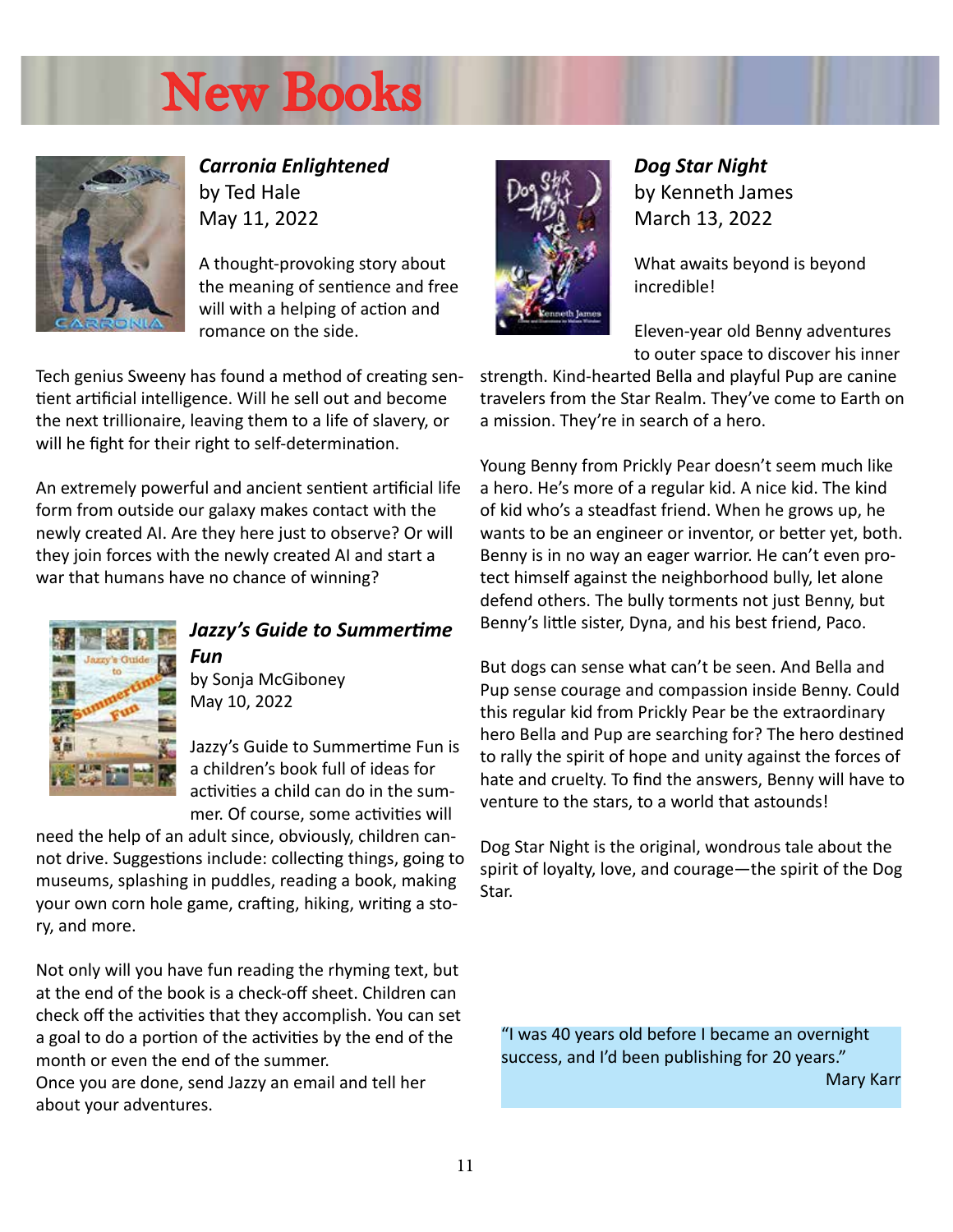## **Picture Story Challenge**



April-May



**The Impromptu Soloist** By Sonja McGiboney

Michael admired the winery as he waited at the bar. A beautiful three-story, Dutch colonial house stood next to several large barns with vats for winemaking. Behind them stretched miles of grapes in neat rows spread over rolling hills. His best friend picked a terrific location for the wedding.

He tipped the bartender and, with his dog at his side, headed back to his wife, Alena. She looked as relaxed as someone could be after having foot surgery. More from habit than worry, he looked around the lawn for his tawny-haired six-year-old but didn't see him. No matter, he had left Jeffy with Alena's sister.

Glass in hand, Alena took a long sip. "Where's Jeffy?"

"Last I saw him he was with your sister, the one with the long braids."

She inhaled quickly, "You left him with Susie?"

"Yeah."

With a groan, Alena put down her glass. "I thought I gave you a list of safe people for Jeffy?" "Um, no."

"Shit. I know I told somebody." Alena's eyes widened. "I told your brother and he was supposed to tell you." "Well, he didn't."

Alena grabbed her phone. "I'll start calling the family."

Michael knelt and rubbed Roper's floppy ears. "I guess this is why we paid the big bucks for all your training." He unhooked Roper's leash saying. "Roper! Find Jeffy!" Roper turned silently and trotted away.

Voice rising, Alena spoke into the phone. "Susie, listen to me. Where did you leave him?"

The call ended. Grabbing for her crutches Alena reported. "She left him at the clown station that is next to the dance floor! The nerve of her!"

"Sit down, Alena. You stay here in case he returns. We'll find him.

Before Michael could turn, a terrific howl ripped through the vineyard. He smiled. "Roper's found him!" Michael took off in the direction of the long, strident notes.

Roper sat next to Jeffy but continued to yowl. Jeffy stroked Roper's soft hair, oblivious to the noise emanating from the dog. He stared at the musicians.

The music continued despite the impromptu, obnoxious, and out-of-tune soloist. Michael finally reached the pair and patted Roper's head.

"Good job Roper!"

Roper's howls stopped. The trio arrived at a cadence. Silence filled the air for a few seconds before guests clapped.

The guitar player turned to Jeffy, "Hey there, can I sign your dog up as a singer?"

Michael laughed, "Sorry, but Roper already has a job. My son Jeffy can't hear. If he wanders off, Roper's job is to find him."

"I didn't realize he couldn't hear us" The old man paused, "But I can help him hear the music. Bring him over and put his hand on the guitar."

Michael signed to Jeffy to do as instructed. The old man quickly strummed chords. The other two players joined in. Jeffy felt the vibrations of the guitar strings through his hands and soon bounced to the rhythm of the song.

Michael whispered into Roper's long floppy ears. "Roper, Find Jeffy."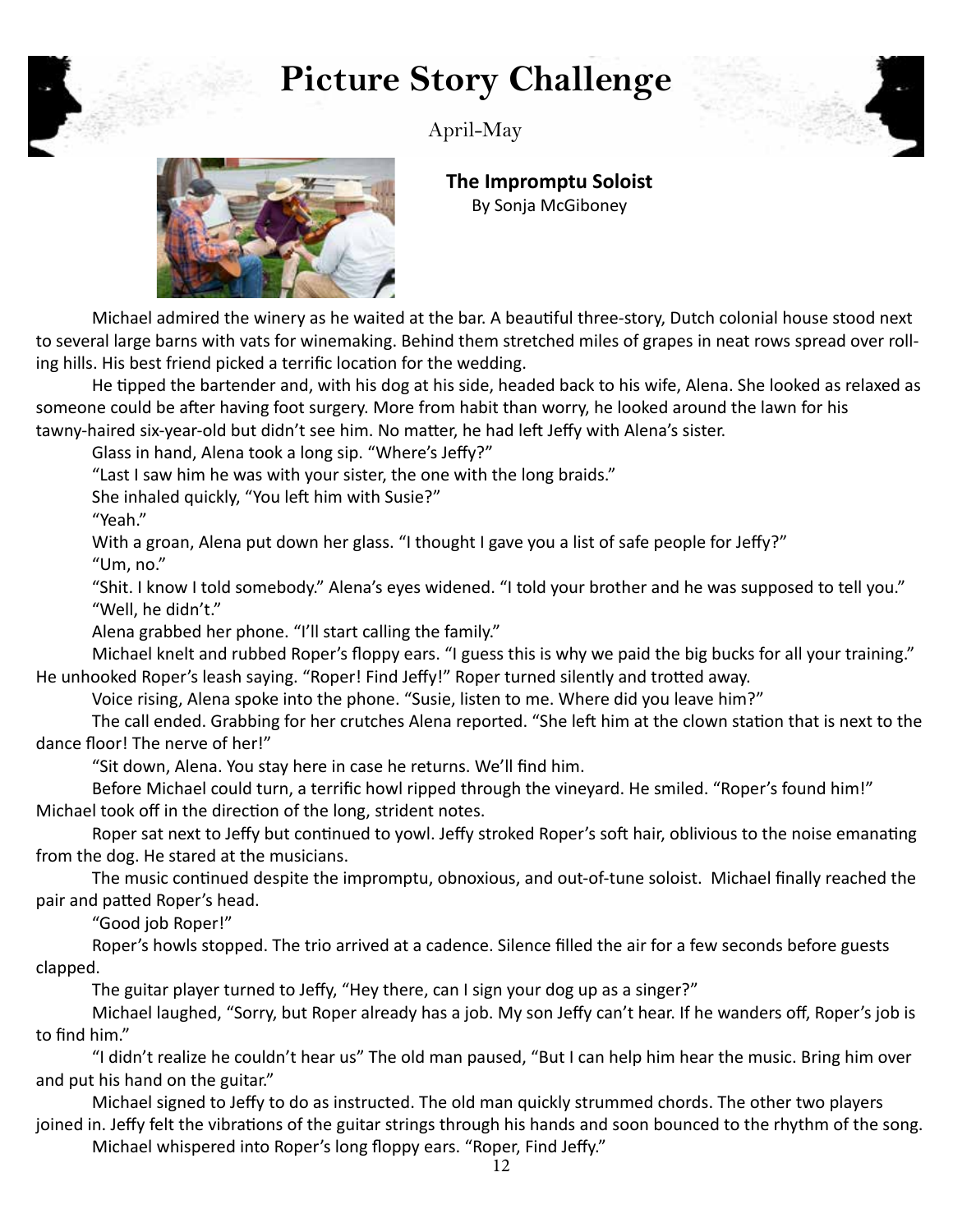# **Marketing and Writing Opportunit**



### **Book Reviews**

*Chesapeake Style* is an award-winning, colorful classy magazine serving folks in the Chesapeake Bay Region. It began in 1998 and is still going strong. It is published online and magazines are distributed around the region.

*Chesapeake Style* offers Books in Style reviews for any Virginia author but preference is given to members of CBW and the critique groups.

All you have to do is have someone else read your book and write a 500-word review of it in accordance with the guidelines. Email jafchesapeakestyle@gmail.com for Guidelines and Deadlines.

Copy of cover taken from the *Chesapeake Style* Web edition: http://www.chesapeakestyle.com/

### **Writing opportunities through** *Chesapeake Style* **Magazine**  *Writers in Style*

Writers in Style is an invitation to CBW members to write 500-word articles for upcoming issues. The theme of the column is writing, and previous articles have been eclectic. They can be viewed in the Chesapeake Style archives at www.chesapeakestyle.com:

Chesapeake Style publishes and distributes 10,000 copies in the April/May, June/July, August/September issues and 15,000 copies in the October/November issue. They are found throughout the Middle Peninsula, Northern Neck and at the Williamsburg General Store.

Please email submissions with a subject of Writers in Style to: Janet A Fast jafchesapeakestyle@gmail.com

| Month                                               | Articles-On<br><b>FRIDAY</b> | <b>Advertising-On</b><br>WEDNESDAY | <b>Distribution~On TUESDAY</b> |
|-----------------------------------------------------|------------------------------|------------------------------------|--------------------------------|
| <b>April/May Issue</b>                              | 4/1/2022                     | 4/6/2022                           | 4/19/2022                      |
| 10,000 copies<br><b>June/July Issue</b>             | 6/10/2022                    | 671572022                          | 6/28/2022                      |
| 10,000 copies<br>August/Sept Issue<br>10,000 copies | 8/12/2022                    | 8/17/2022                          | 8/30/2022                      |
| Oct/Nov Issue                                       | 10/7/22                      | 10/12/2022                         | 10/25/2022                     |
| 15,000 copies                                       |                              |                                    |                                |

### *Chesapeake Style* Spotlight interview assignments

Contact Janet Fast if you'd like to dicuss becoming a writer for *Chesapeake Style* Spotlight interview assignments. Email: Janet Fast <jafchesapeakestyle@gmail.com>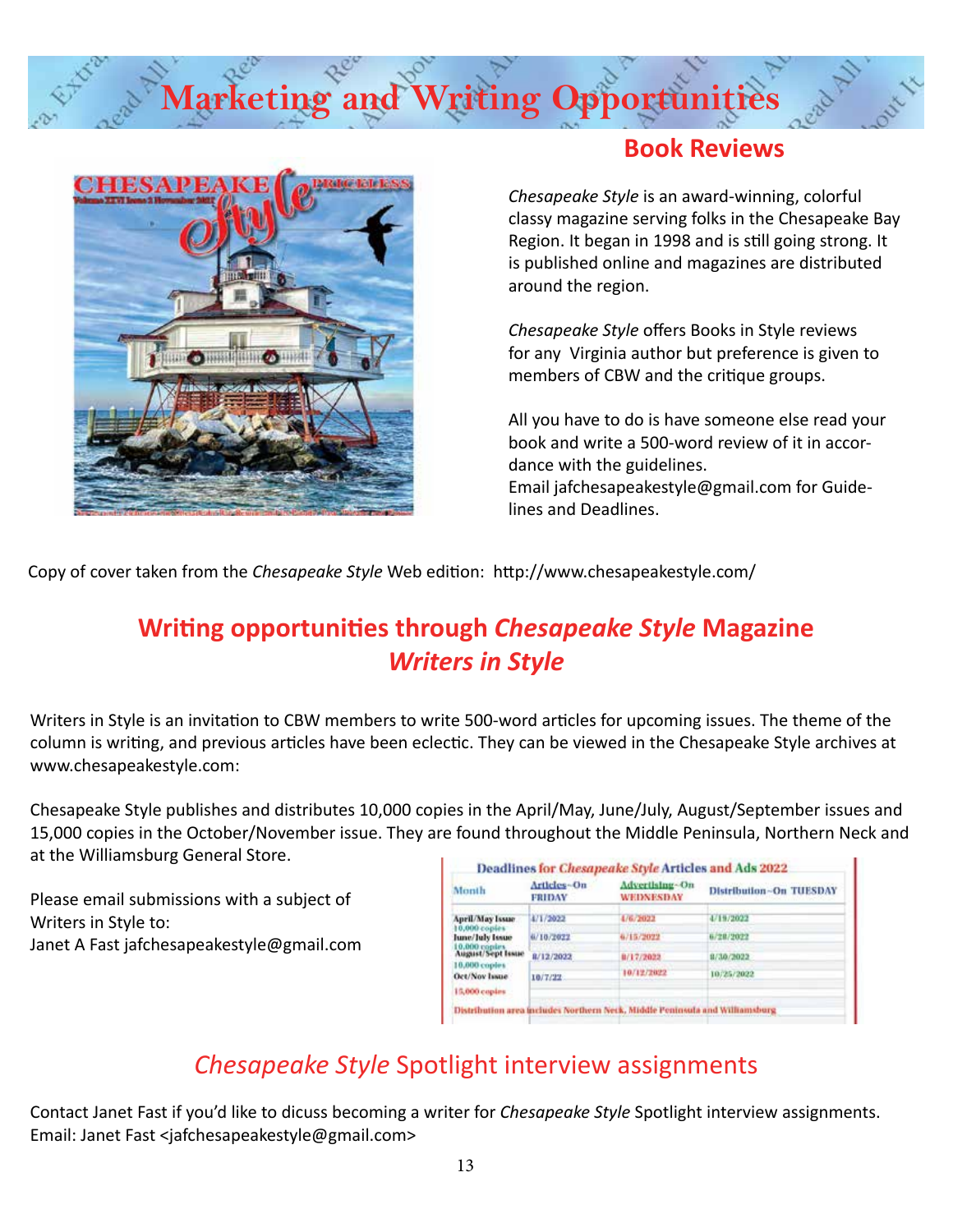

### CBW Second Monday Radio Interviews with Neal Steele on XTRA 99.1 FM



Neal Steele interviews an author for his XTRA 99.1 FM CBW Second Monday Radio Show. The interview takes place at the station in Gloucester (just past Short Lane Ice Cream) and starts at about 8:05 a.m. Neal is a champ at making people comfortable. He asks intelligent questions and his genuine interest in an author's work comes through during the interview.

If you cannot make it to Gloucester, he can do the interview over the phone.

All bookings must be made through CBW's coordinator, Patti Procopi. patti.pro@cox.net

CBW Members have priority for upcoming shows but published VWC members statewide, past speakers at CBW meetings, and non-member authors living within CBW's Service area are also eligible.



Check out Neal on Facebook and on the Radio's website https://www.facebook.com/nealnwmrkt https://xtra99.com/on-air/neal-steele

### Articles by CBW members

The Bay Writers News welcomes short articles written by CBW members. I invite you to share projects, stories, information about the craft of writing, and any other musings with us. We learn by doing and what better way to make yourself write something.

If you post things on blog pages and have an article you wish to share, send it to us. Not only will I put your contribution in the newsletter, I'll add a link to your blog, website and any other contact info you want to spread around.

RULES: Please limit your submissions to 500 words.

### *Open Mic*

Open Mic is a wonderful opportunity to share our work with other writers. We are currently looking for locations that can host us. Do you have a favorite restaurant that allows people to perform? Please let us know and we'll try to get something organized there.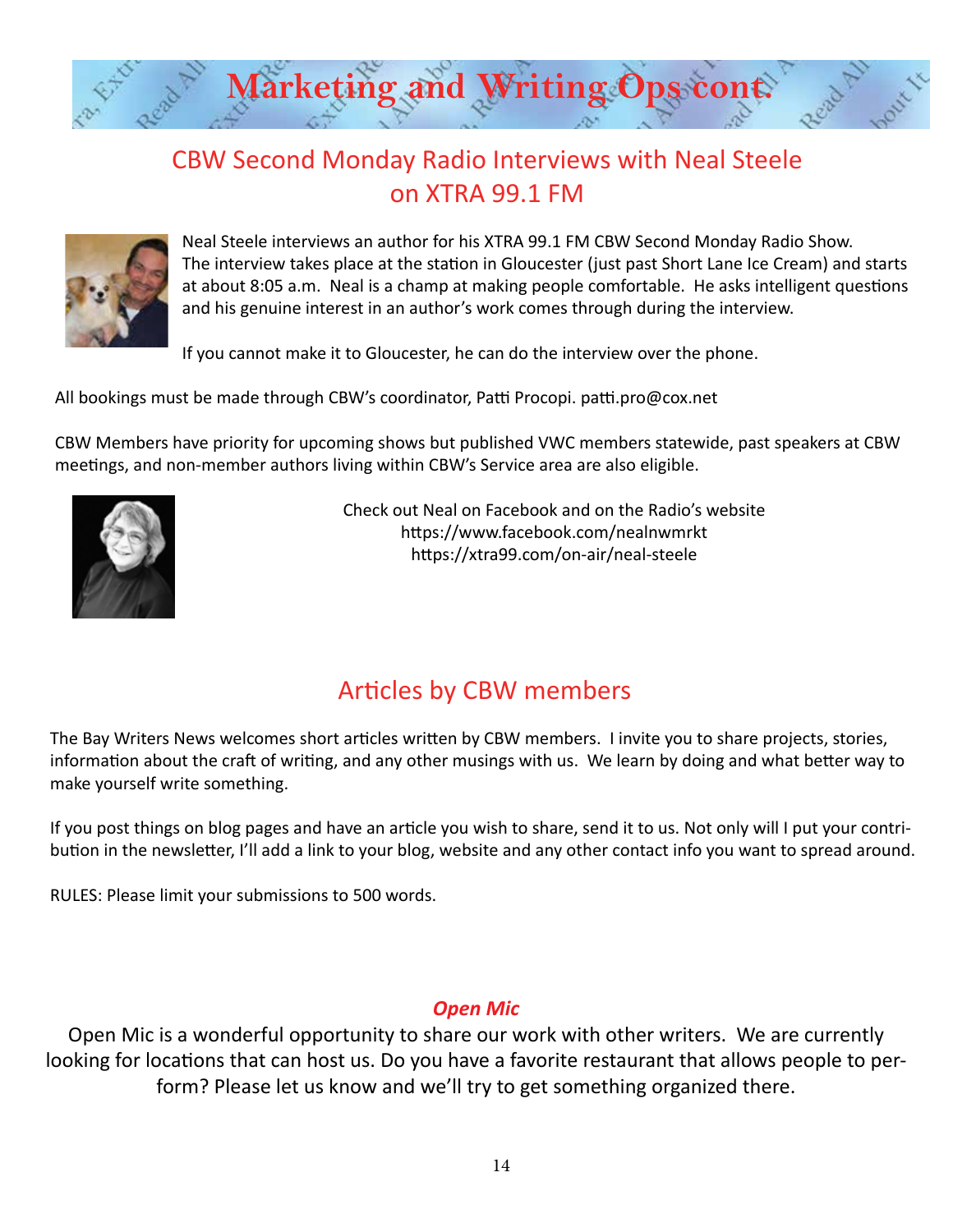

### **June 4, 2022, Saturday, 10:00 a.m.**

Flash Ekphrastic writing at the Muscarelle Museum of Art. There is no registration, just show up but you will need to pay the entry fee for the museum which is \$10.00. We'll gather in a gallery, secretly choose a piece of art to write about, write, then share our work. Then, everyone guesses which artwork you wrote about. We can adjourn to lunch somewhere afterward.

### **June 4, 2022, Saturday 10:30 a.m.**

Coffee Shop Conversations-With Charles W. Sutherland. Talk about your current work in progress at Column 15 coffee shop, 701 Merrimac Trail, Williamsburg, VA 23185. Show up with a smile.

### **June 7, 2022, Tuesday, 6:30 p.m.**

Flash Fiction Zoom - prompt-write-share.

### **June 8, Wednesday, 2022,11:30 a.m.**

General Meeting & Luncheon The Theme of Forms and the Form of Themes with Dr. Jason Ray Carney Rocco's Smokehouse Grill The reservation form is at chesapeakebaywriters.org

### **June 11, 2022, Saturday,**

11 - 2, Zoom Lunch and Learn: FREE - 3-hour Marketing Presentation by Adam Alexander Haviaras. Adam is the author of the #1 best-selling Eagles and Dragons historical fantasy series. **Registration is required to receive the zoom invitation.**

### **June 13, 2022, CBW Second Monday Radio Show, 8:05 a.m.**

Ted Hale interview with Neal Steele on 99.1 FM on his series, Carronia Incursion.

### **June 18, 2022, Saturday 10:30 a.m.**

Coffee Shop Conversations-With Charles W. Sutherland. Talk about your current work in progress at Column 15 coffee shop, 701 Merrimac Trail, Williamsburg, VA 23185. Show up with a smile.

### **July 6, 2022, Wednesday, 7:00 p.m**

Zoom Social with Bradley Harper: Reflections on his studies in Scotland.

### **July 11, 2022, CBW Second Monday Radio Show, 8:05 a.m.**

Jeff Schnader interview with Neal Steele on 99.1 FM on The Serpent Papers.

### **July 15, 2022, Golden Nib Entries for the CBW chapter are due. Please send your entries to cbwreply@gmail.com**

### **August 6, 2022 Virginia Writers Club Symposium at Piedmont Virginia Community College Keynote Speaker is our own Bradley Harper**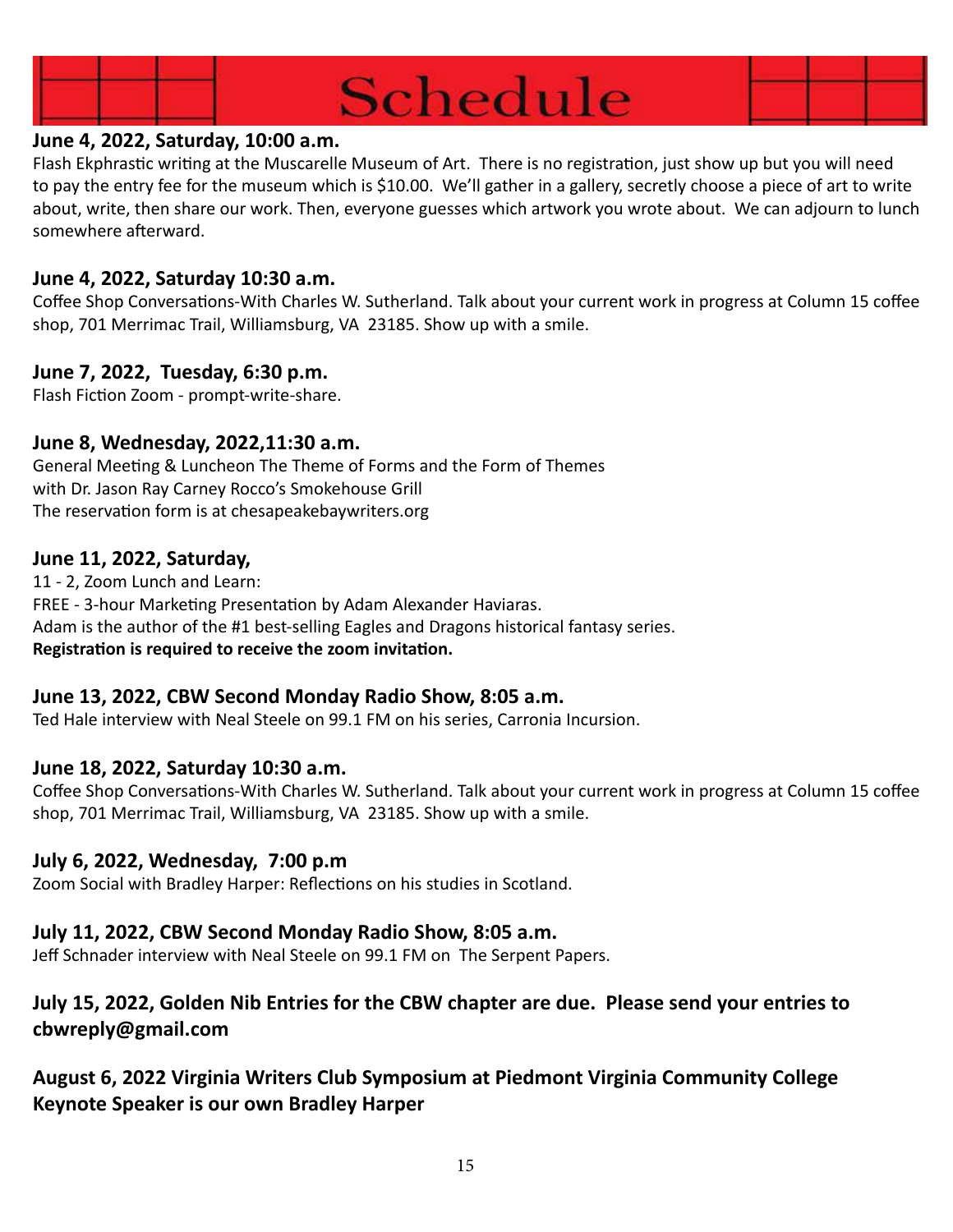

**It's up to you to research if something is for you or not.**

### **Fri, Jun 3, 5:00 p.m.- Sun, Jun 5, 11:00 a.m.**

**The Write Away: A Books & Bottles Retreat** - Norfolk Waterside Marriott https://www.eventbrite.com/e/the-write-away-a-books-bottles-retreat-tickets-231327325257 (\$379)

### **Ausugst 6, 2022 - Times to be determined.**

**Virginia Writers Club Symposium** at Piedmont Virginia Community College Keynote Speaker is our own **Bradley Harper**  More info to follow.

### **September 10, 2022, 10a.m.-6p.m.**

**Buckroe Beach Festival**  CBW will have a table if you want to share a space. Please contact Ted Hale at ted@tedbhale.com

### **September 22-24 - See times on schedule.**

### **Hampton Roads WRiters 14th Annual Writers Conference**

Keynote Speakers: Edmund R Schubert and Wendy H. Jones https://hamptonroadswriters.org/2022-conference-home/

### **More Conferences available in the US. Check out more online.**

https://thejohnfox.com/2020/02/30-writers-conferences/ https://www.awpwriter.org/awp\_conference/

### **If you are looking for local bazaars check out this website: http://4eventplanning.com/events**

### **Tidewater community Writing Center**

http://www.tidewatercommunitywritingcenter.org/events.html - Every first Monday of the month, -Monthly Resume Workshop at Hampton Public Library Second Sundays from 2pm - 4pm Tidewater Community Writing Center Book Club More information about the events above can be found on the Tidewater community Writing Center Website.

### **SUMMER CLASSES AT THE MUSE**: https://the-muse.org/classes-at-a-glance/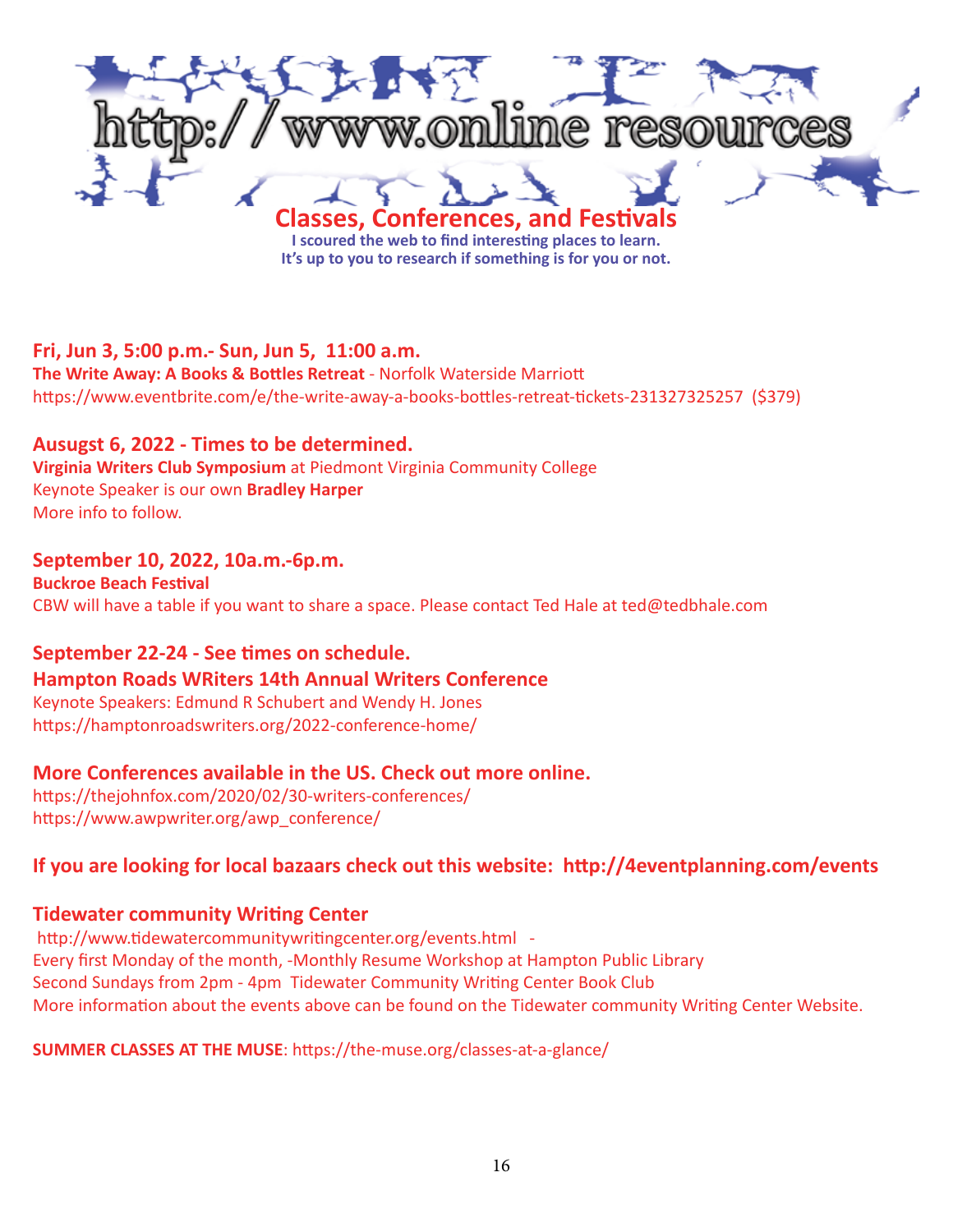### **Online Resources**

**The Dialogue Doctor:** At the Dialogue Doctor, we believe writers should be consistently challenging ourselves and learning about the craft of writing. We provide three different learning opportunities. website: https://dialoguedoctor.com/

The youtube chanell has some great videos about fixing dialogue. https://www.youtube.com/channel/UCj2zEsB5pvJgcKjtPQijheQ

**The Village Writing School:** I recently attended an online workshop with the Pamlico Writers out of NC. The speaker, Alison Taylor-Brown taught about creating characters. I have not tried any of these courses, but based on my recent interaction, I'd say they are worth it. They are also reasonably priced. https://www.villagewritingschool.com/

### **Tidewater Community Writing Center:** http://www.tidewatercommunitywritingcenter.org/

The TCWC is a free writing resource to support writers in the tidewater region. Made up of volunteers from Christopher Newport University and the Hampton Roads community, the Tidewater Community Writing Center is available for in-person one-to-one and group writing consultations. Our trained staff will help you at any stage of the writing process, from brainstorming and drafting to revising and editing, through engaging conversation. We're happy to help with any kind of writing, including but not limited to: college application essays, school-related writing assignments, workplace writing, and creative writing.

### **Picture Book Writing Websites:**

"Josh Funk's Guide to Writing Picture Books" https://www.joshfunkbooks.com/resources-for-writers

"20 Tips for Writing Children's Books" by Pat Mora https://www.patmora.com/tips/

"What Makes a Good Young Picture Book" by Marilyn Singer https://www.today.com/parents/want-write-good-children-s-book-here-are-7-tips

### *Online Classroom: You're the teacher!*

Wet Ink is an online platform designed to assist you in building an engaging environment through sharing your experiences around writing. Wet Ink allows you to create writing groups, classes, workshops, and communities catered to writers. Check out this video showcasing some of our writing-specific features and ways to collaborate with other writers. To Learn more go to ther website: https://wet.ink/ or contact Florizany Araya: florizany@wet.ink

### Want to Submit? Read the Guidlines

Literary Taxidermy Writing Competition : You can read more about the competition here: www.literarytaxidermy. com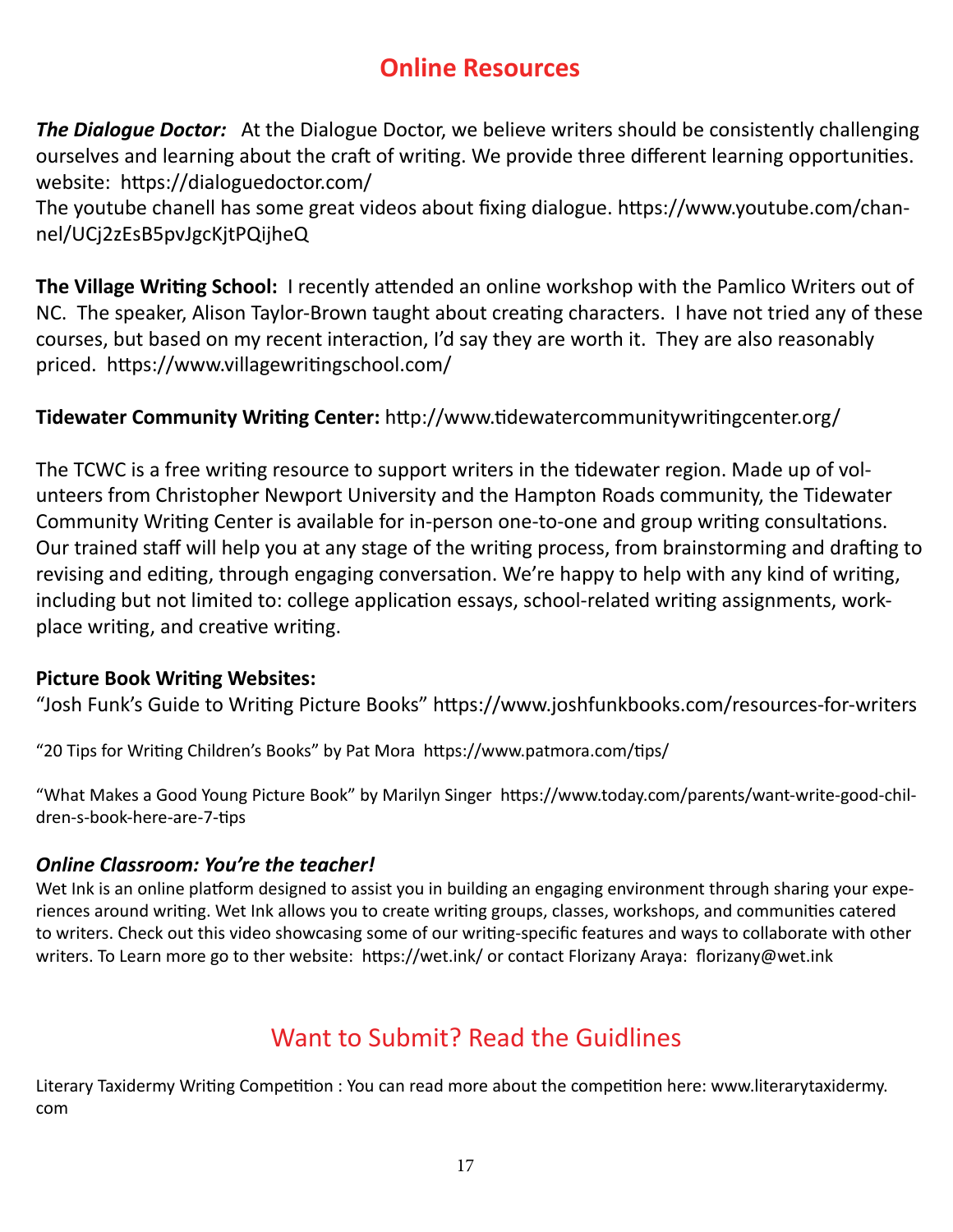### **Books on the Craft of Writing By our CBW members**

### *Time to Write: Discovering the Writer Within After 50 - November 1, 2007 - by Frank Milligan*

*Professor Charles Says... Learn English!* -August 5, 2016 - by Charles W Sutherland

*Published! Now \$ell It!*-October 1, 2005 - by Mary Montague Sikes

### **Other books on the craft.**

### *The Elements of Style, by Williams Strunk Jr. & E. B. White*

Charles W. Sutherland remarks, *"*As the summaries correctly say, it remains very instructive, particularly for neophyte authors. In my personal experience, I instinctively use what I learned from that ... as a basis -- from which I deliberately deviate in order to become more creative. It's like learning to walk and then learning how to transform that into running. So, I would definitely recommend it... with the caveat that it should be a book of instruction, but not a Bible."

### *From Where You Dream: The Process of Writing Fiction, by Robert Olen Butler, Recommended by Alison Tay*lor-Brown

Robert Olen Butler, author of Perfume River, A Good Scent from a Strange Mountain, and A Small Hotel, teaches graduate fiction at Florida State University—his version of literary boot camp. In From Where You Dream, Butler reimagines the process of writing as emotional rather than intellectual, and tells writers how to achieve the dreamspace necessary for composing honest, inspired fiction. Proposing that fiction is the exploration of the human condition with yearning as its compass, Butler reinterprets the traditional tools of the craft using the dynamics of desire. Offering a direct view into the mind and craft of a literary master, From Where You Dream is an invaluable tool for the novice and experienced writer alike.

### *Secrets of Storytelling: A Creative Writing Workbook for Kids, by Natalie Rompella*

Sonja McGiboney comments, "I bought this book to give to my nephew, but then bought one for myself. It is a good book for discussing writing with kids. It's packed with dozens of short, creative fiction prompts and plenty of space so you can write to your heart's content. Prompts and fun activities about writing for kids inspire you to get creative and help you build intriguing plots, strong characters, and vivid settings for your stories. It's time to unleash your inner author!"

"I think there are two types of writers, the architects and the gardeners. The architects plan everything ahead of time, like an architect building a house. They know how many rooms are going to be in the house, what kind of roof they're going to have, where the wires are going to run, what kind of plumbing there's going to be. They have the whole thing designed and blueprinted out before they even nail the first board up. The gardeners dig a hole, drop in a seed and water it. They kind of know what seed it is, they know if they planted a fantasy seed or mystery seed or whatever. But as the plant comes up and they water it, they don't know how many branches it's going to have, they find out as it grows. And I'm much more a gardener than an architect."

― George R.R. Martin